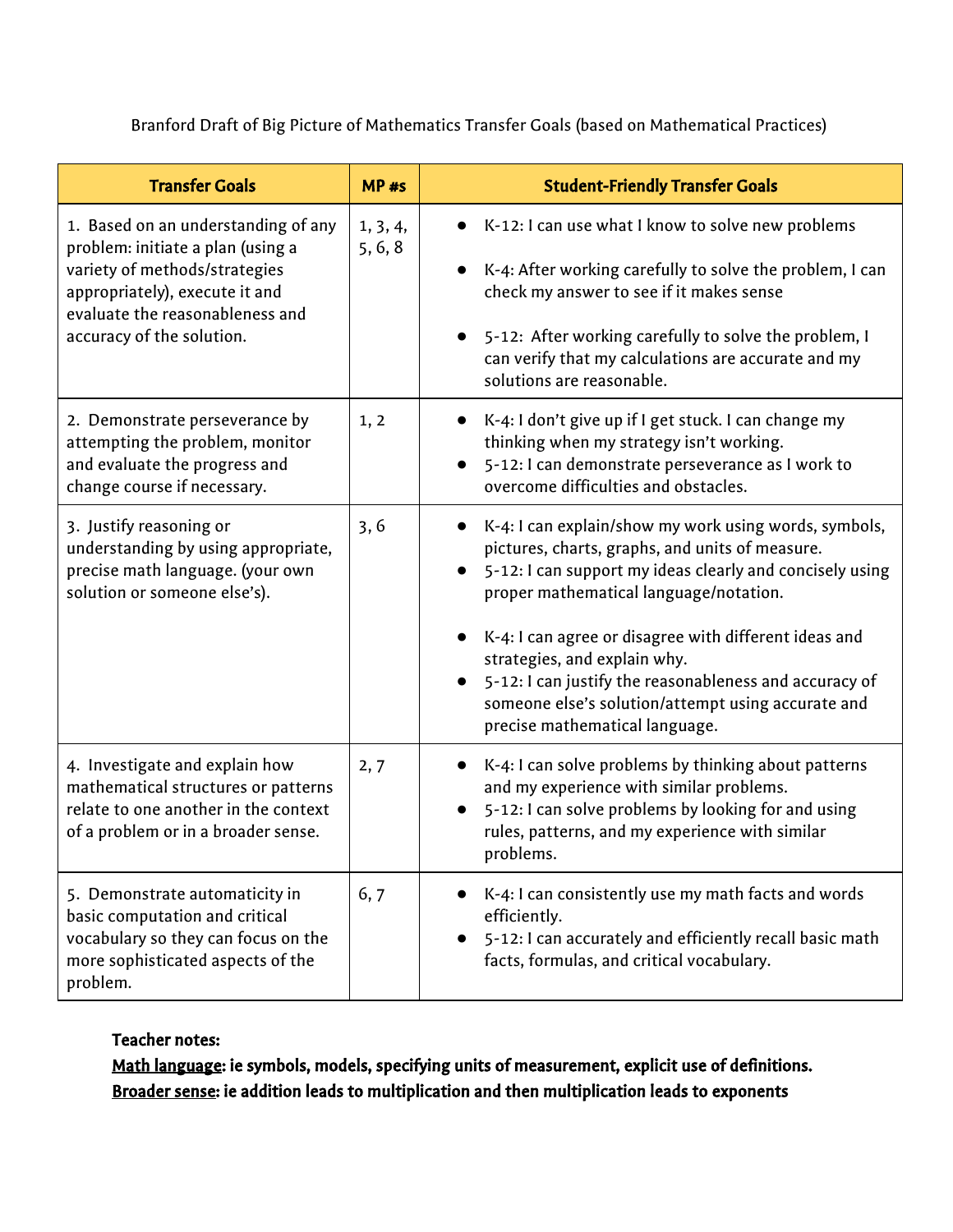| <b>Essential Questions</b> | <b>Related</b><br><b>Transfer Goals</b> | <b>Understandings</b>                                                                                                                                                                                                                                                |
|----------------------------|-----------------------------------------|----------------------------------------------------------------------------------------------------------------------------------------------------------------------------------------------------------------------------------------------------------------------|
|                            | 1, 4, 5                                 | U1: Effective problem solvers work to<br>understand the problem by picturing what is<br>happening and figuring out relevant<br>information and unknowns.                                                                                                             |
|                            | 1, 4, 5                                 | U2: Every problem can be categorized based<br>on a similar structure and set of<br>characteristics.<br>U3: Recognition of patterns and structures<br>fosters efficiency in solving problems.                                                                         |
|                            | 1, 2                                    | U4: Mathematicians determine a plan, while<br>remaining open to alternate approaches and<br>revising as necessary, to efficiently and<br>effectively solve problems.                                                                                                 |
|                            | $\overline{\mathbf{3}}$                 | • U5: Effective justifications are based on logical<br>mathematical thinking and appropriate<br>representations/vocabulary.<br>U6: Analyzing someone else's mathematical<br>thinking creates clarity about a problem, its<br>model, and the viability of a solution. |
|                            | $\overline{2}$                          | U7: Mathematicians grow from their<br>experiences, becoming more skillful and<br>flexible in how they approach problem-solving,<br>and more committed to seeing the problem<br>through.                                                                              |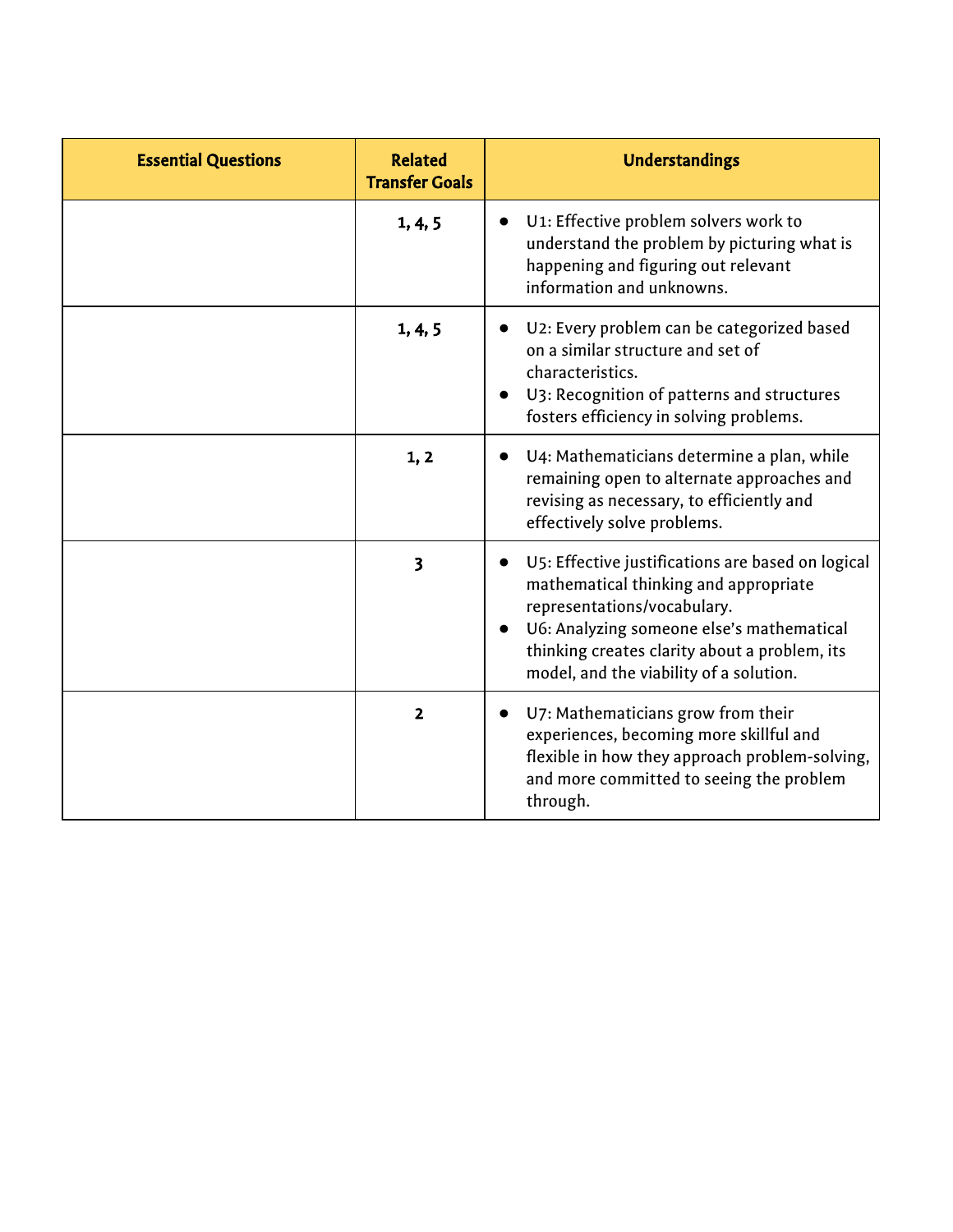| <b>Content Thread and Related</b><br><b>Transfer Goals</b>                                                                                                                                               | <b>Understandings</b>                                                                                                                                                                                                                                                                                                                                                                                                                               | <b>Essential Questions</b>                                                                                                                                                                                                                                     |
|----------------------------------------------------------------------------------------------------------------------------------------------------------------------------------------------------------|-----------------------------------------------------------------------------------------------------------------------------------------------------------------------------------------------------------------------------------------------------------------------------------------------------------------------------------------------------------------------------------------------------------------------------------------------------|----------------------------------------------------------------------------------------------------------------------------------------------------------------------------------------------------------------------------------------------------------------|
| Represent<br>quantities/expressions in<br>multiple ways without<br>changing their value.<br>Compose and decompose<br>numbers to establish<br>relationships and perform<br>operations, and solve problems | U8: Objects and sets of objects are<br>represented in a number system.<br>U9: The value of a number is<br>quantified by the placement of its<br>digits.<br>U10: Every number/quantity has a<br>structure that can be used to<br>perform operations and compare<br>values.<br>U11: Mathematical values or<br>situations can be modeled in<br>multiple ways.<br>U12: Symbols can be used to<br>represent numerical descriptions<br>and relationships. | Q6: How do I represent this<br>object, number, or set of<br>objects/numbers in multiple<br>ways?<br>Q7: How do I properly justify the<br>classification of this<br>quantity/expression?<br>Q8: How do I use what I know<br>about numbers to solve<br>problems? |

Teacher Notes: Is there a way we can define number sense in order to have a common definition. Can we define what the "structure of numbers" includes -digit, place value, fractions & decimals, rounding?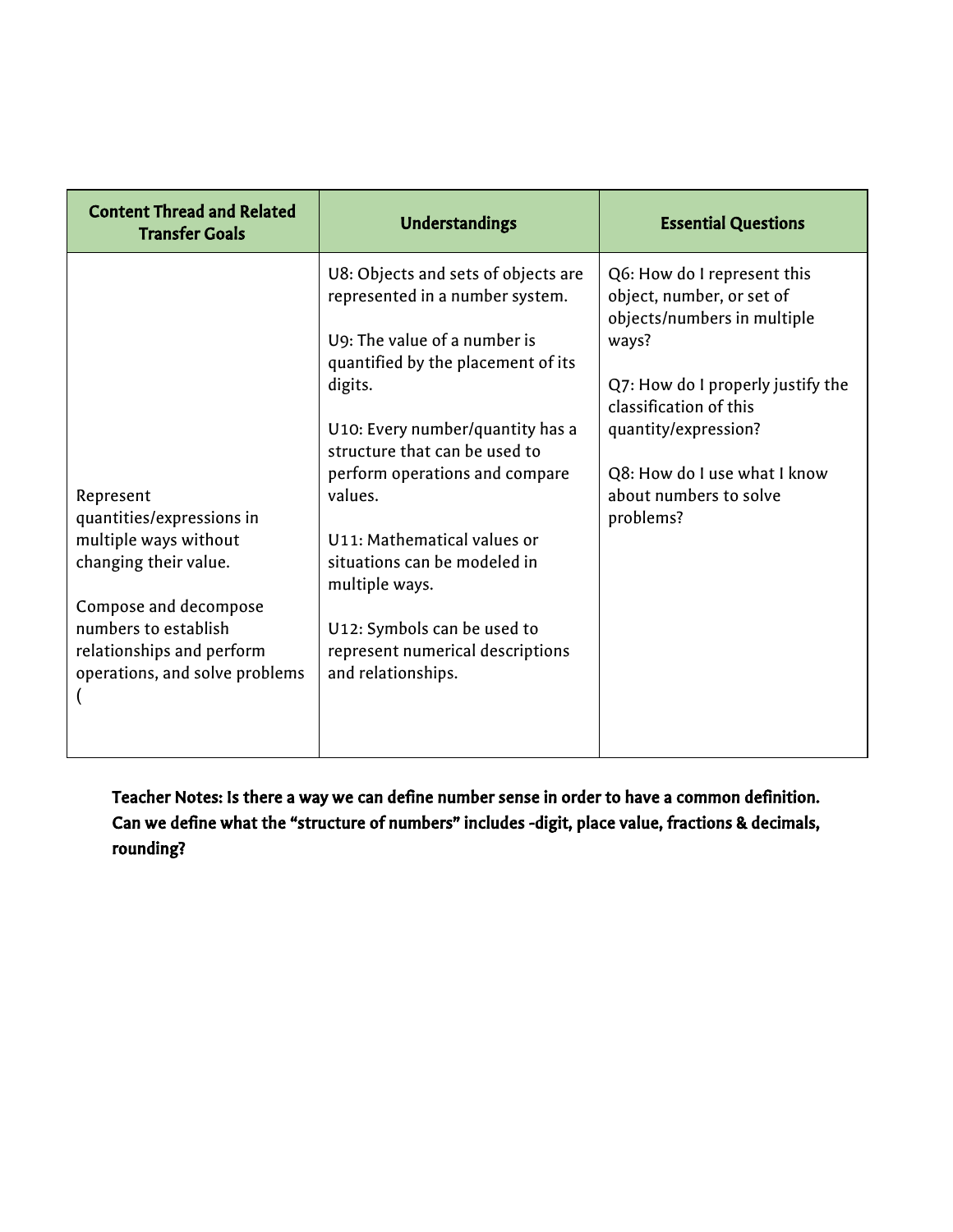| <b>Content Thread and Related</b><br><b>Transfer Goals</b>                                                   | Understandings                                                                                                                           | <b>Essential Questions</b>                                                              |
|--------------------------------------------------------------------------------------------------------------|------------------------------------------------------------------------------------------------------------------------------------------|-----------------------------------------------------------------------------------------|
|                                                                                                              | U13: Numbers, objects, or<br>elements may repeat in<br>predictable ways (patterns).                                                      | Q9: How can I use rules or patterns to<br>make sense of operations or<br>relationships? |
|                                                                                                              | U14: The same<br>value/expression/equations can<br>be expressed/represented in<br>multiple ways.                                         | Q10: How can I represent<br>numbers/relationships in different<br>ways?                 |
|                                                                                                              | U15: The relationship among<br>operations and their properties                                                                           | Q11: How can I best represent the<br>given information?                                 |
|                                                                                                              | can be used to understand and<br>solve problems.                                                                                         | Q12: How can I apply the properties of<br>math to solve problems?                       |
| <b>Compose and decompose</b><br>numbers to establish<br>relationships, perform                               | U16: Properties of operations<br>promote computational<br>automaticity.                                                                  | Q13: How can I classify/evaluate<br>functions?                                          |
| operations, and solve<br>problems.                                                                           | U17: Expressions, equations,<br>inequalities, functions and                                                                              | Q14: What is the relationship between<br>these<br>values/expressions/operations/functio |
| Describe and/or solve<br>problems using algebraic<br>expressions, equations,<br>inequalities, and functions. | graphs use symbols to represent<br>quantities, operations, and their<br>relationships.                                                   | ns?                                                                                     |
| Use operations, functions or<br>equations to model<br>relationships.                                         | U18: $(Gr. 8+)$ A function can<br>represent how quantities relate<br>to one another.                                                     |                                                                                         |
| Classify, interpret, or<br>compare functions/<br>equations.                                                  | U19: The application of<br>properties and order of<br>operations can simplify<br>expressions, solve equations,<br>and combine functions. |                                                                                         |
|                                                                                                              | U20: Trigonometric functions<br>can be composed and<br>decomposed to model a cyclical<br>pattern and to solve problems.                  |                                                                                         |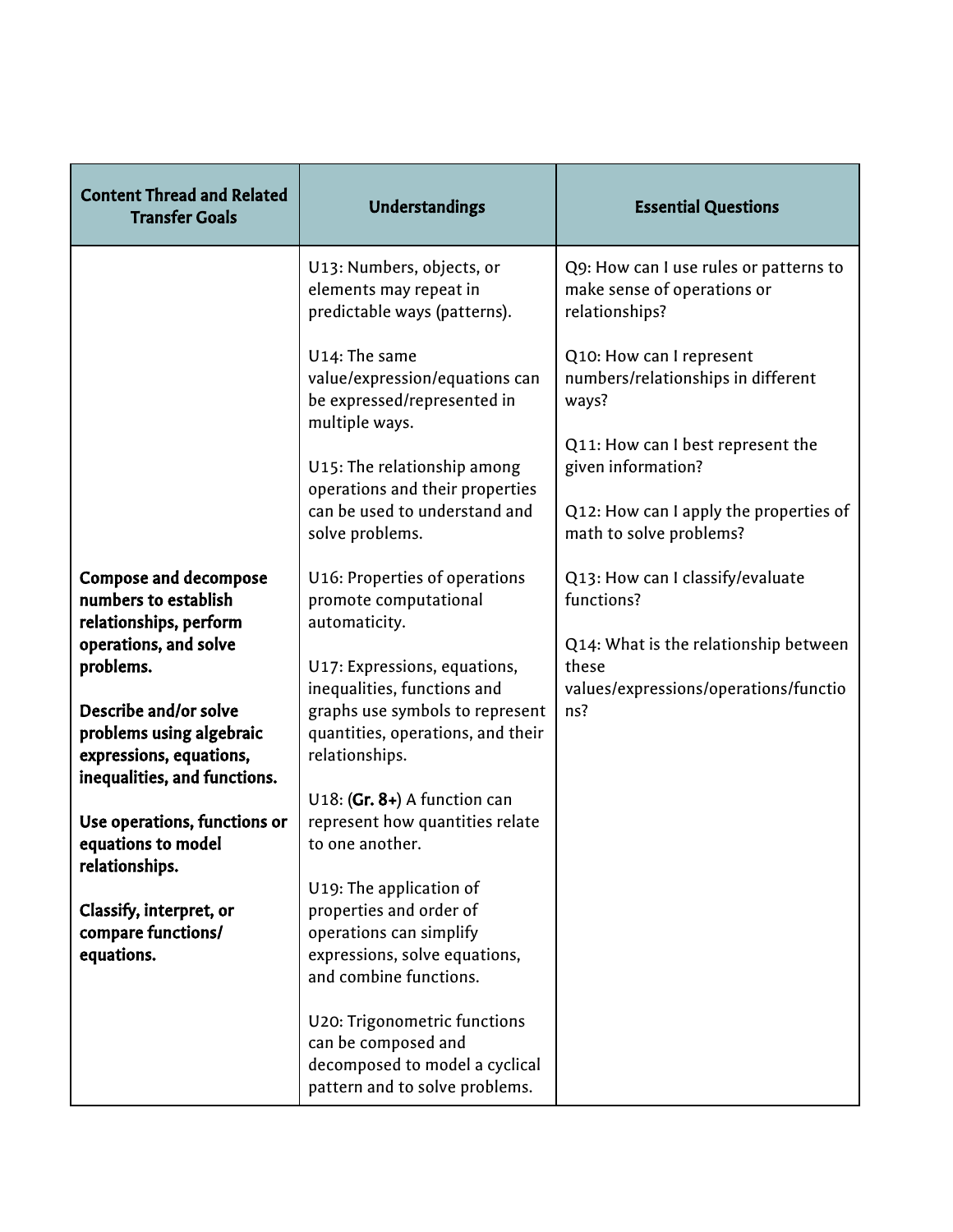| <b>Content Thread and Related</b><br><b>Transfer Goals</b>                                                                                                                                                                                                                                                                                                                                                   | <b>Understandings</b>                                                                                                                                                                                                                                                                                                                                                                                                                                                                                                                                                                                                                                                                                          | <b>Essential Questions</b>                                                                                                                                                                                                                                                                                                                                                                                                                                   |
|--------------------------------------------------------------------------------------------------------------------------------------------------------------------------------------------------------------------------------------------------------------------------------------------------------------------------------------------------------------------------------------------------------------|----------------------------------------------------------------------------------------------------------------------------------------------------------------------------------------------------------------------------------------------------------------------------------------------------------------------------------------------------------------------------------------------------------------------------------------------------------------------------------------------------------------------------------------------------------------------------------------------------------------------------------------------------------------------------------------------------------------|--------------------------------------------------------------------------------------------------------------------------------------------------------------------------------------------------------------------------------------------------------------------------------------------------------------------------------------------------------------------------------------------------------------------------------------------------------------|
| Identify, describe, classify<br>and compare objects/shapes<br>based on their attributes.<br>Compose objects/shapes in a<br>variety of ways for various<br>purposes<br>Identify properties of an<br>$\bullet$<br>object or the relationship<br>between objects based on<br>shape, location, and<br>measurements<br>Apply appropriate<br>mathematical principles,<br>theorems or formulas to<br>solve problems | The students will understand that:<br>U21: Objects in the world<br>$\bullet$<br>can be described by their<br>shapes and properties.<br>U22: Shapes can be<br>categorized using<br>properties and attributes.<br>U23: Shapes can be<br>$\bullet$<br>composed of other shapes<br>U24: (Gr. 5+) The<br>properties of a shape do<br>not change based on its<br>size or orientation or when<br>it is reflected, rotated, or<br>translated. (Coordinate<br>Plane)<br>U25: (Gr. 7+) Geometry can<br>be used to describe or<br>solve problems involving<br>ratios and proportional<br>relationships.<br>U26: (Gr. 9+) Trigonometry<br>is based on the relationship<br>between sides and the<br>angles in any triangle. | Q15: How can I identify and<br>$\bullet$<br>describe a shape by its<br>attributes?<br>Q16: How do the similarities<br>$\bullet$<br>and differences of shapes'<br>attributes help me to<br>categorize them?<br>Q17: What can I learn about<br>shapes by composing them?<br>Q18: How can I determine if<br>shapes are congruent,<br>similar or neither?<br>$Q_1$ 9: (9+) Under what<br>circumstances can<br>trigonometric functions help<br>me solve problems? |

Teacher notes: Congruent shapes/objects are the same size and shape.